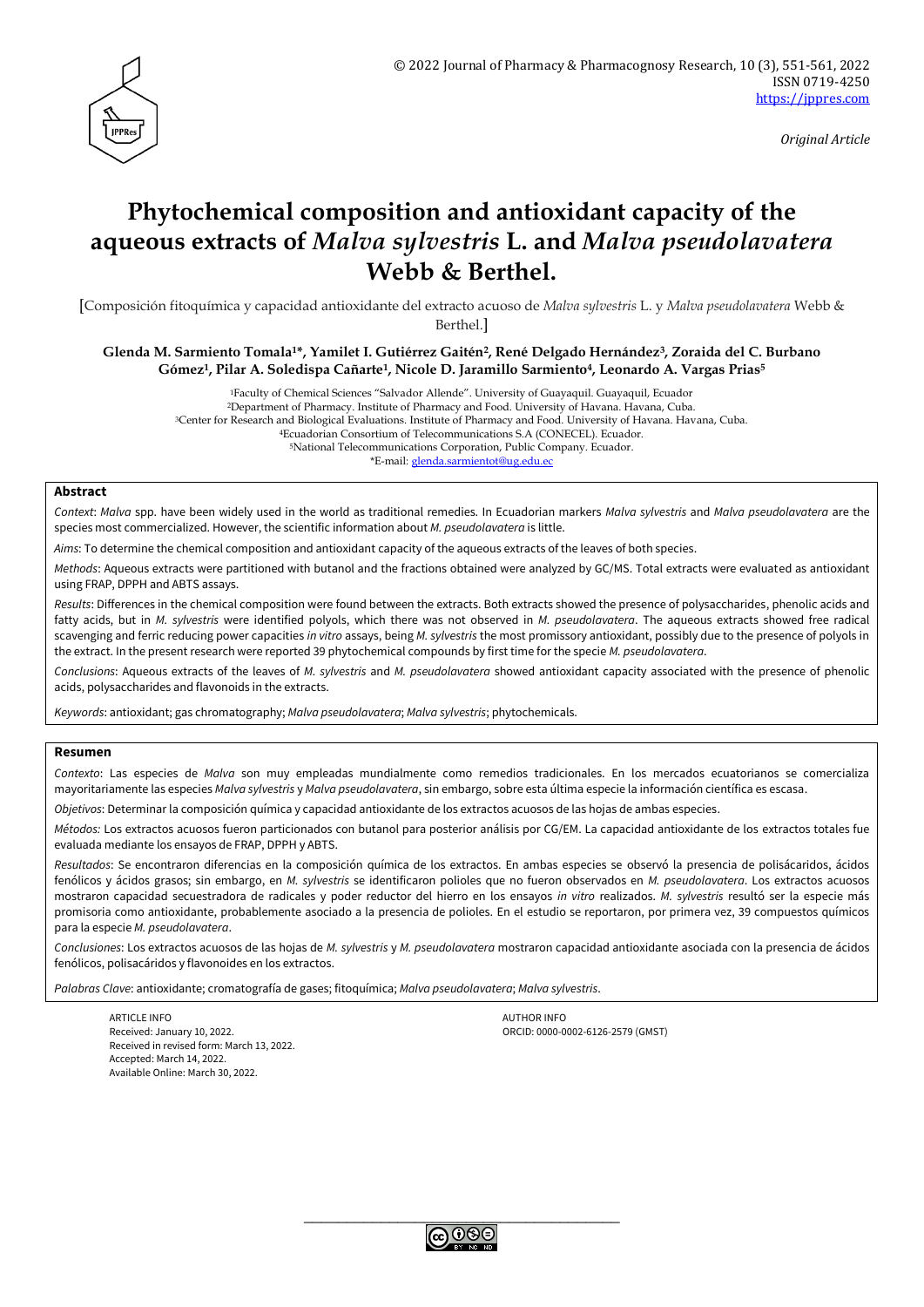### **INTRODUCTION**

During time medicinal plants have been used as traditional medicines, remedies, potions and oils without any knowledge about the bioactive compounds contained inside, but just considering results of hundreds of centuries of man experimenting (Bernardini et al., 2018). These ethnobotanical references are the first clinical evidence about the efficacy of natural products like therapeutic agents, however, phytochemical, pharmacological and toxicological studies are necessary to corroborate the ethnomedical information (Patra et al., 2020).

*Malva* genus, popularly known as mallow, grows spontaneously in almost all of Europe and the Mediterranean region; however, their culture has been extended to intertropical region due to their application as ornamental, textile, food and medicinal plants (Paloschi de Oliveira et al., 2019). It has 25-40 species, of which, *M. neglecta*, *M. parviflora*, *M. sylvestris* and *M. verticillata* are the most reported in the specialized literature (Azab, 2017). In addition, *Malva* species are traditionally used like diuretic, spasmolytic, antidiarrheic, expectorant, laxative, antitussive and antiinflammatory (Sharifi‐Rad et al., 2020). In America, *M. sylvestris* is commercialized in the traditional markers of Argentina, Mexico, Chile, Colombia, Bolivia, Peru and Ecuador (Acosta et al., 2017; Bussmann et al., 2016; Villanueva-Solis et al., 2020). However, the most popular mallow commercialized in Ecuadorian markers is the leaves of *M. pseudolavatera* for decoctions; on which, the scientific studies that support its traditional use are little (Tinitana et al., 2016).

In this context, the present research is led to determine the phytochemical composition and antioxidant capacity of the aqueous extracts of *Malva pseudolavatera* and *Malva sylvestris* growing in Ecuador according to their traditional usage.

# **MATERIAL AND METHODS**

### **Plant material**

The leaves of *M. sylvestris* and *M. pseudolavatera* were collected in November 2019 in the city of Riobamba, province of Chimborazo, in the Andes at 2750 meters above sea level (1°40'15.5''S 78°38'49.6''W). A sample of each species was deposited in the GUAY herbarium of the Faculty of Natural Sciences of the University of Guayaquil, Ecuador, where a voucher specimen (No. 13118 and 13119, respectively) was deposited. The species were genetically characterized by Sarmiento et al. (2020). The leaves were washed with potable water and dried in a Mettler Toledo oven at 40°C to a constant weight,

they were crushed in a Pulvex mill with blades to a particle size of 2 mm.

### **Obtaining and fractionating of the aqueous extracts**

Twenty grams of drug were extracted with 100 mL of distillated water by decoction during 15 min. and partitioned with butanol. The fractions were dried and stored for further analysis (Miranda and Cuéllar, 2000).

# **Gas Chromatography tandem Mass Spectrometry (GC/MS) analysis**

The butanol and aqueous fractions of *M. sylvestris* and *M. psuedolavatera* were analyzed by GC/MS on an Agilent Technology instrument following a previous analysis described by Miranda et al. (2020), 10 µL of dry fractions were derivatized with 100 µL of BSTFA and collocated in water bathroom at 80°C during 2 hours. An DB-5MS column (30 m, 0.25 mm ID  $\times$  0.25 μm) was used. The temperature of the oven was increased from 70°C until 300°C at 5°C/min. The inlet and detector temperatures were 250°C and 230°C, respectively. Helium gas was used as the mobile phase at flow of 1 mL/min. The electron gun of mass detector liberated electrons having energy of about 70 eV. The identification of compounds was done using the NIST 2011 data base.

# **Antioxidant protocols**

# *Ferric Reducing Antioxidant Power (FRAP)*

The FRAP assay was done according to Benzie and Strain (1996) with some modifications. The FRAP reagent was prepared in situ by mixing 0.1 mol/L of sodium acetate buffer (pH 3.6), 10 mmol/L of 2,4,6 tris(2-pyridyl)-s-triazine (TPTZ) and 20 mmol/L of ferric chloride (10: 1: 1, v: v: v) and then warmed at 37°C before using. Aqueous extracts were prepared at the concentrations of 25, 50, 100, 150 and 200 μg/mL. Test samples (30 μL) and water (90 μL) were allowed to react with 900 μL of the FRAP solution for 30 min in the dark. Readings of the colored product (ferrous tripyridyltriazine complex) were then done at 593 nm. The blank consisted of 120 μL of water and 900 μL of reagent. The results were expressed as μmol equivalent of ascorbic acid, according to the standard curve of ascorbic acid (100-1000 μmol/L). The results were expressed as μmol equivalents of ascorbic acid (EAA) and μmol equivalents of FeSO4, interpolating the optical density (OD) of the samples in the calibration curves of both reference substances at the concentrations of 100, 200, 400, 500 and 800 μM. The calibration curves for ascoribic acid and ferric sulfate were  $Y =$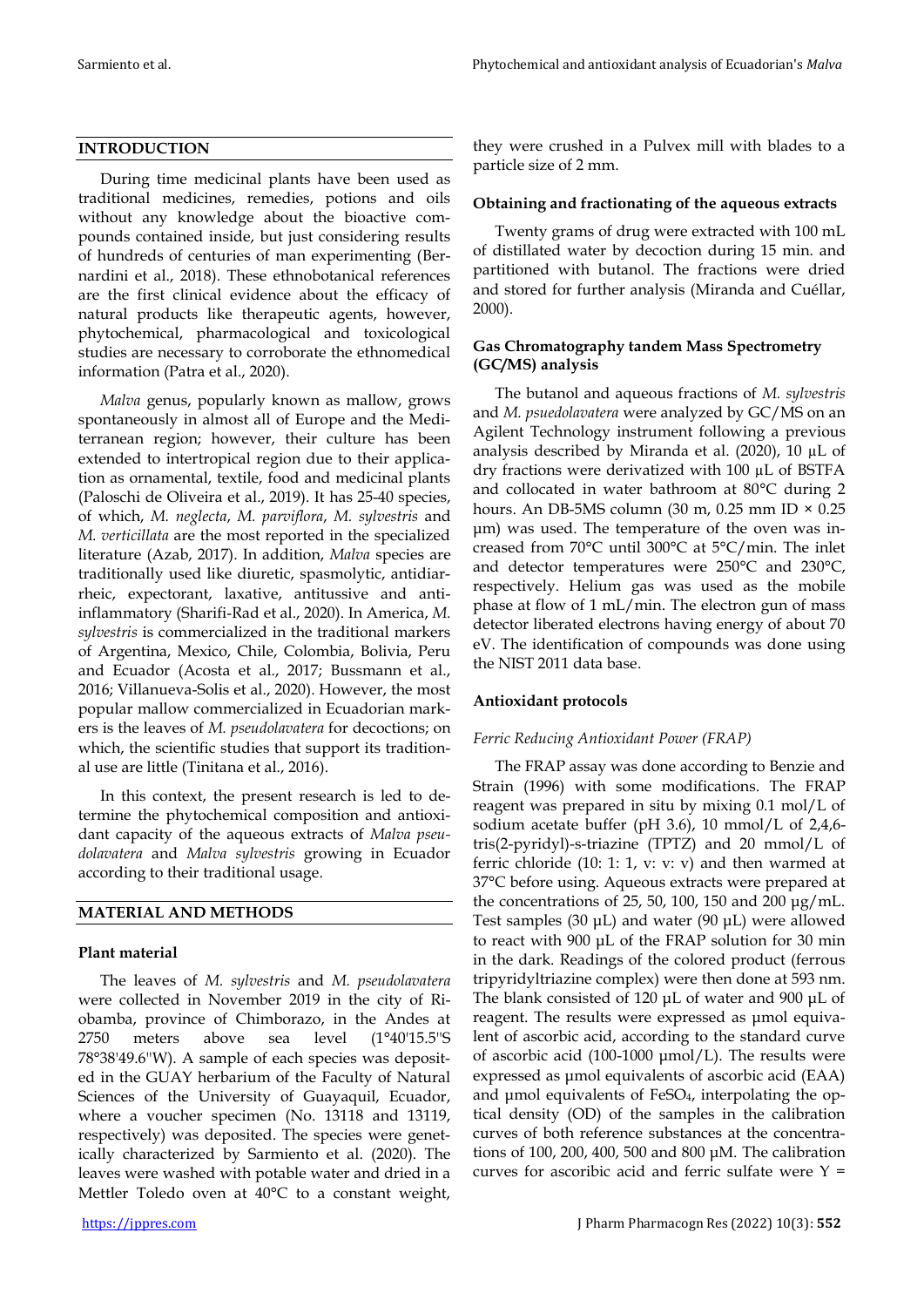$0.00046X + 0.09948$  (R<sup>2</sup> = 0.9889) and Y = 0.00049X + 0.11502 ( $R^2$  = 0.9887), respectively.

#### *DPPH radical scavenging assay*

The used method was a modification to that described by Brand-Williams et al. (1995) and Kedare and Singh (2011). The assay is based on the reduction of the free radical 2,2-diphenyl-1-picryl-hydrazyl (DPPH•). Aqueous extracts were prepared at the concentrations of 25, 50, 100, 150 and 200 μg/mL. For the analysis, 90 μL of absolute ethanol were added to 10 μL of each test sample and mixed with 900 μL of DPPH reagent (0.075 mg/mL). The equation of the straight line and the  $R<sup>2</sup>$  of both reference substances calibration curves were vitamin C:  $Y = 0.207X + 46.28$  $(R^2 = 0.9760)$  and Trolox: Y = 0.172X + 47.84 (R<sup>2</sup> = 0.9835). Absolute ethanol (100 μL) was used as blank. The reaction was left in the dark for 30 min and, subsequently, UV absorbance was measured at 517 nm. Each de-termination was performed in triplicate. Trolox was used as reference compound.

The percentage of inhibition was calculated using the following equation [1]:

Inhibition  $(\% ) = [(\text{Abs control - Abs sample})/\text{Abs control}] \times 100$  [1]

Where Abs control: Abs of blank + DPPH and Abs sample: Abs of fraction + DPPH

The mean effective concentration  $(IC_{50})$  was determined with the help of the Statgraphics Plus versión 5.1 statistical program.

#### *ABTS radical scavenging assay*

ABTS radical assay was done according to the method described by Re et al. (1999) with slightly modifications. The ABTS•+ stock solution was produced by reacting ABTS aqueous solution (7 mM) with 2.45 mM aqueous solution of potassium persulfate in equal quantities and allowed them to react for 16 h at room temperature in the dark. Then, 980 µL of ABTS $\bullet$ + solution was mixed with 20  $\mu$ L of the aqueous extract or standard (ascorbic acid) at different concentrations (100-500  $\mu$ g/mL). The equation of the straight lines and the  $R<sup>2</sup>$  of both reference substances calibration curves were vitamin C:  $Y = 0.120X + 37.36$  $(R^2 = 0.9590)$  and Trolox: Y = 0.127X + 27.42 (R<sup>2</sup> = 0.9860). The mixture was then incubated at room temperature for exactly 30 min in the dark. Distillated water was used as control. The absorbance was measured at 734 nm.

The percentage results of scavenging activity were calculated as % inhibition using above equation [2]:

Inhibition (%) =  $[A_{734} (ABTS)$ - $A_{734} (extract)]/A_{734} (ABTS) \times 100$  [2]

Where A<sup>734</sup> was the absorbance of ABTS and extract at 734 nm.

The mean effective concentration  $(IC_{50})$  was determined with the help of the Statgraphics Plus versión 5.1 statistical program.

### **Statistical analysis**

Data were analyzed using the statistical program Graph Pad Prism 5 (GraphPad Software, Inc., La Jolla, CA, USA). Inter-group statistically significant differences were tested using a one-way analysis of variance (ANOVA) followed by Bonferroni's or Dunnett's *posthoc* tests for multiple comparisons. The results are presented as mean ± SEM. P*<*0.05 was considered statistically significant.

# **RESULTS**

#### **Phytochemical composition**

For the phytochemical study of *M. pseudolavatera*, aqueous extract was partitioned with butanol and both fractions were analyzed by GC/MS (Figs. 1-2). In aqueous fraction were identified more compounds than butanol fraction. Aqueous fraction was characterized by the presence of fatty acids, polysaccharides and hydrocarbon compounds while in butanol fraction predominated phenolic acids and polysaccharides. The majoritarian compounds identified in the aqueous extract of *M. pseudolavatera* were D(-) fructose (5.06%), palmitic acid (4.47%), octadecanoic acid (4.22%), D(-)-fructofuranose (3.80%) and succinic acid (2.28%) (Tables 1-2).

On the other hand, the aqueous extract of *Malva sylvestris* (Figs. 3-4) was characterized by the presence of polyols, fatty acids, polysaccharides and phenolic acids. However, the main compound identified in this extract was the steroid,  $3β$ -17β-5α-androstane (4.55%). Other majoritarian compounds were palmitic acid (2.87%), octadecanoic acid (2.75%) and methyl-α-Dglucofuranoside (2.06%) (Tables 3-4).

The phytochemical composition of the aqueous extract of *M. pseudolavatera* is reported by first time in the present research, contributing to the scientific knowledges of this specie widely commercialized in Ecuadorian markers and compared with *M. sylvestris*, one of the medicinal plants most studied for the scientific community. Qualitative and quantitative differences were observed between both samples. These differences were associated to intrinsic factors, mainly to the genetical variability inter-species, previously reported (Sarmiento et al., 2020a).

For example, palmitic and octadecanoic acids were identified as majoritarian compounds in both samples. However, the abundance relative of these compounds in *M. pseudolavatera* (4.74 and 4.22%, respec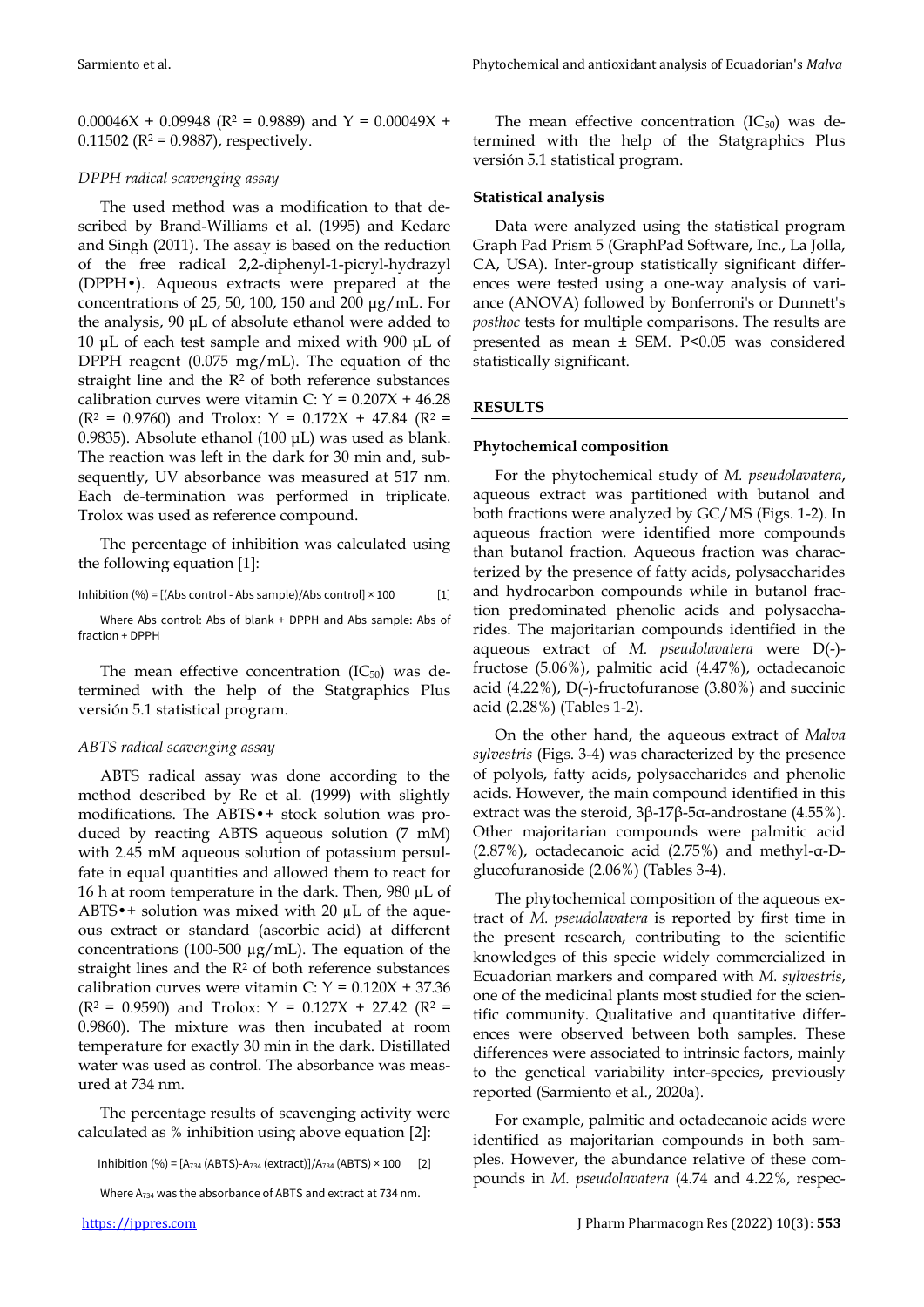tively) was higher than *M. sylvestris* (2.87 and 2.75%, respectively). In contrast, the main compound detected in *M. sylvestris* was 3β-17β-5α-androstane (4.55%), which was not observed in *M. pseudolavatera*. In addition, the presence of polyols, such as, arabitol, xylitol and sorbitol only were detected in *M. sylvestris.*



| Table 1. Compounds identified in the aqueous fraction of the aqueous extract of leaves of Malva pseudolavatera. |
|-----------------------------------------------------------------------------------------------------------------|
|-----------------------------------------------------------------------------------------------------------------|

| RT (min) | Compound                                               | RA (%)    |
|----------|--------------------------------------------------------|-----------|
| 9.060    | Propanoic acid                                         | 0.42/0.02 |
| 11.853   | 4,6-Dimethyldodecane                                   | 0.15/0.00 |
| 13.406   | Succinic acid                                          | 2.28/0.04 |
| 14.360   | Fumaric acid                                           | 0.87/0.03 |
| 14.703   | 2-Methyltridecane                                      | 0.10/0.01 |
| 15.626   | Tetradecane                                            | 0.11/0.01 |
| 18.323   | Meso-erythritol                                        | 0.15/0.01 |
| 19.138   | 2,3,4-Trihydroxybutiric acid                           | 0.37/0.04 |
| 19.596   | 7-Hexyltridecane                                       | 0.12/0.02 |
| 20.455   | Hexadecane                                             | 0.21/0.04 |
| 21.523   | 2,6,10-Trimethylpentadecane                            | 0.15/0.01 |
| 23.158   | L-(-)-Arabitol                                         | 0.12/0.02 |
| 24.857   | Octadecane                                             | 0.14/0.01 |
| 25.118   | D-(-)-Fructofuranose                                   | 3.80/0.15 |
| 26.543   | Gulconic acid                                          | 0.17/0.01 |
| 26.651   | D-(-)-Tagatose                                         | 0.50/0.02 |
| 27.911   | Nonadecane                                             | 0.23/0.04 |
| 28.808   | 7,9-diterbutyl-1-oxaspiro(4,5)deca-6,9-diene-2,8-dione | 0.23/0.05 |
| 26.692   | Palmitic acid                                          | 4.47/0.23 |
| 30.437   | 2-Methyltricosane                                      | 0.25/0.02 |
| 33.242   | Octadecanoic acid                                      | 4.22/0.16 |
| 36.967   | D-(-)-Ribose                                           | 0.31/0.01 |

Results of relative abundance (RA) are expressed as medium/standard deviation (n = 3). RT: retention time.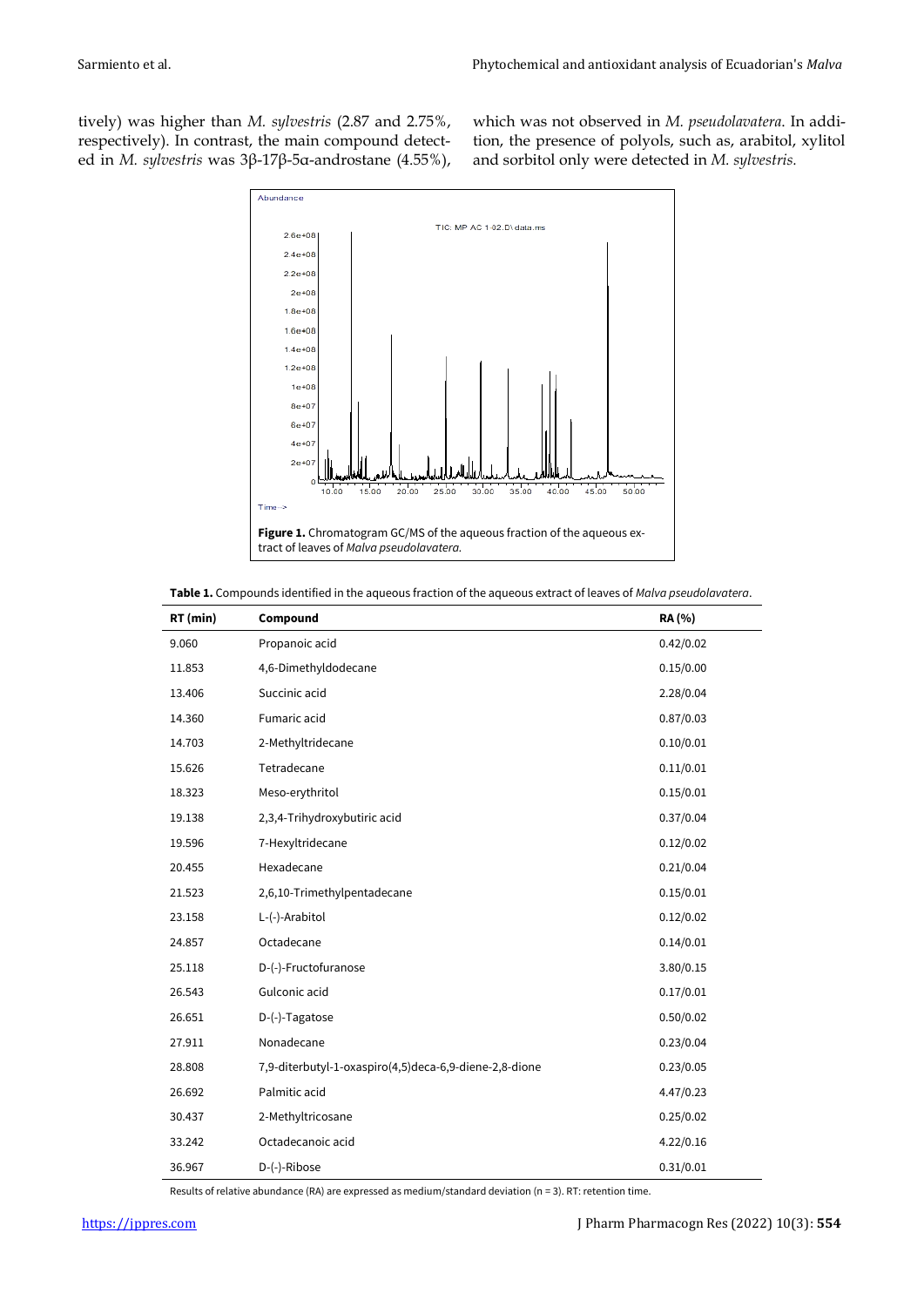

**Table 2.** Compounds identified in the butanolic fraction of the aqueous extract of leaves of *Malva pseudolavatera*.

| RT (min) | Compound                                                       | <b>RA</b> (%) |
|----------|----------------------------------------------------------------|---------------|
| 9.060    | Propanoic acid                                                 | 0.25/0.02     |
| 11.580   | Benzoic acid                                                   | 0.42/0.02     |
| 13.406   | Succinic acid                                                  | 0.83/0.18     |
| 18.890   | Benzoic acid, 3,5-bis(1,1-dimethylethyl)-4 hydroxy-ethyl ester | 0.61/0.02     |
| 20.283   | $\alpha$ -Linoleic acid                                        | 0.10/0.04     |
| 20.601   | 2-Methyl-1-hexadecanol                                         | 0.16/0.02     |
| 21.135   | Ribonic acid                                                   | 0.29/0.07     |
| 23.820   | 1,5-Anhydro-D-Sorbitol                                         | 1.14/0.17     |
| 25.143   | $D(-)$ -Fructose                                               | 5.06/0.28     |
| 26.670   | D-Psicose                                                      | 1.85/0.14     |
| 26.925   | β-D-Talopyranose                                               | 0.31/0.02     |
| 27.007   | D-Xylopiranose                                                 | 0.67/0.02     |
| 29.616   | Palmitinic acid                                                | 0.65/0.03     |
| 32.892   | β-D-Galactopyranoside, Methyl                                  | 0.15/0.01     |
| 33.242   | Octadecanoic acid                                              | 0.15/0.02     |
| 35.660   | α-D-Galactoside                                                | 0.16/0.03     |
| 36.474   | Uridine                                                        | 0.20/0.01     |
| 43.269   | Octadecane, 3-ethyl-5-(2-ethylbutyl)                           | 0.32/0.01     |

Results of relative abundance (RA) are expressed as medium/standard deviation (n = 3). RT: retention time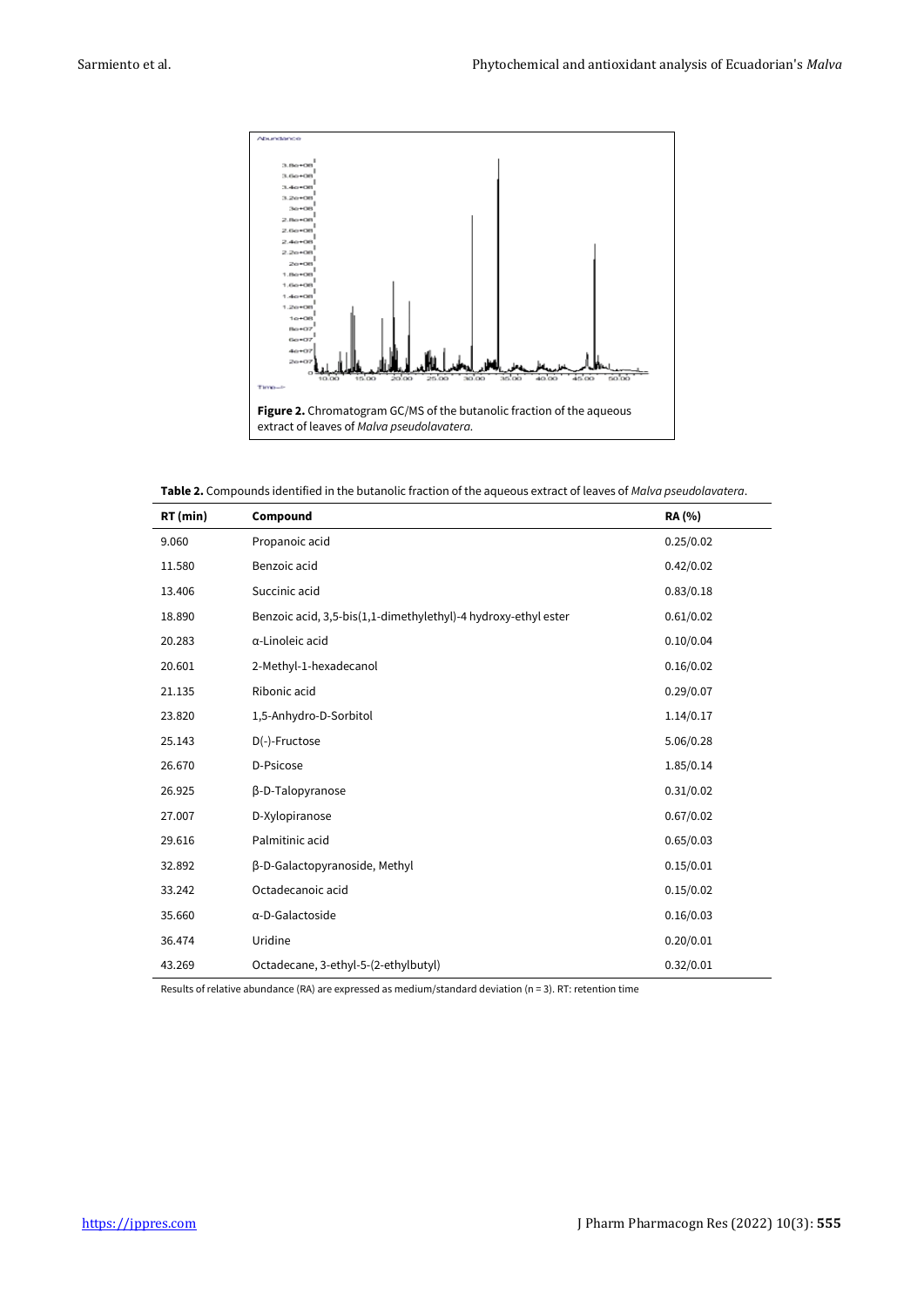

**Table 3.** Compounds identified in the aqueous fraction of the aqueous extract of leaves of *Malva sylvestris*.

| RT (min) | Compound                                                                                                | <b>RA</b> (%) |
|----------|---------------------------------------------------------------------------------------------------------|---------------|
| 11.879   | Serine                                                                                                  | 0.42/0.03     |
| 20.995   | Arabinonic acid                                                                                         | 0.24/0.01     |
| 21.523   | Methyl 2-(acetylamino)-2-deoxy-α-D-Glucopyranoside                                                      | 0.12/0.06     |
| 22.859   | $D-(+)$ -Arabitol                                                                                       | 0.13/0.00     |
| 23.171   | Xylitol                                                                                                 | 0.30/0.00     |
| 24.444   | 3β-17β-5α-Androstane                                                                                    | 4.55/1.19     |
| 26.136   | α-D-Glucopyranosiduronic acid, 3-(5-ethylhexahydroxo-2,4,6-trioxo-5-<br>pyriminidil)-1,1-dimethylpropyl | 0.45/0.10     |
| 26.562   | $D-(+)$ -Gluconic acid $\delta$ -Lactone                                                                | 0.48/0.02     |
| 26.645   | D-Galactonic acid Y-Lactone                                                                             | 0.89/0.02     |
| 27.580   | D-Sorbitol                                                                                              | 0.42/0.03     |
| 27.962   | Methyl $\beta$ -D- $(+)$ -Mannopyranose                                                                 | 0.34/0.01     |
| 29.667   | Palmitic acid                                                                                           | 1.41/0.05     |
| 30.443   | Inositol                                                                                                | 0.90/0.55     |
| 31.066   | Docosane                                                                                                | 0.14/0.00     |
| 33.198   | Stearic acid                                                                                            | 1.29/0.07     |

Results of relative abundance (RA) are expressed as medium/standard deviation (n = 3). RT: retention time.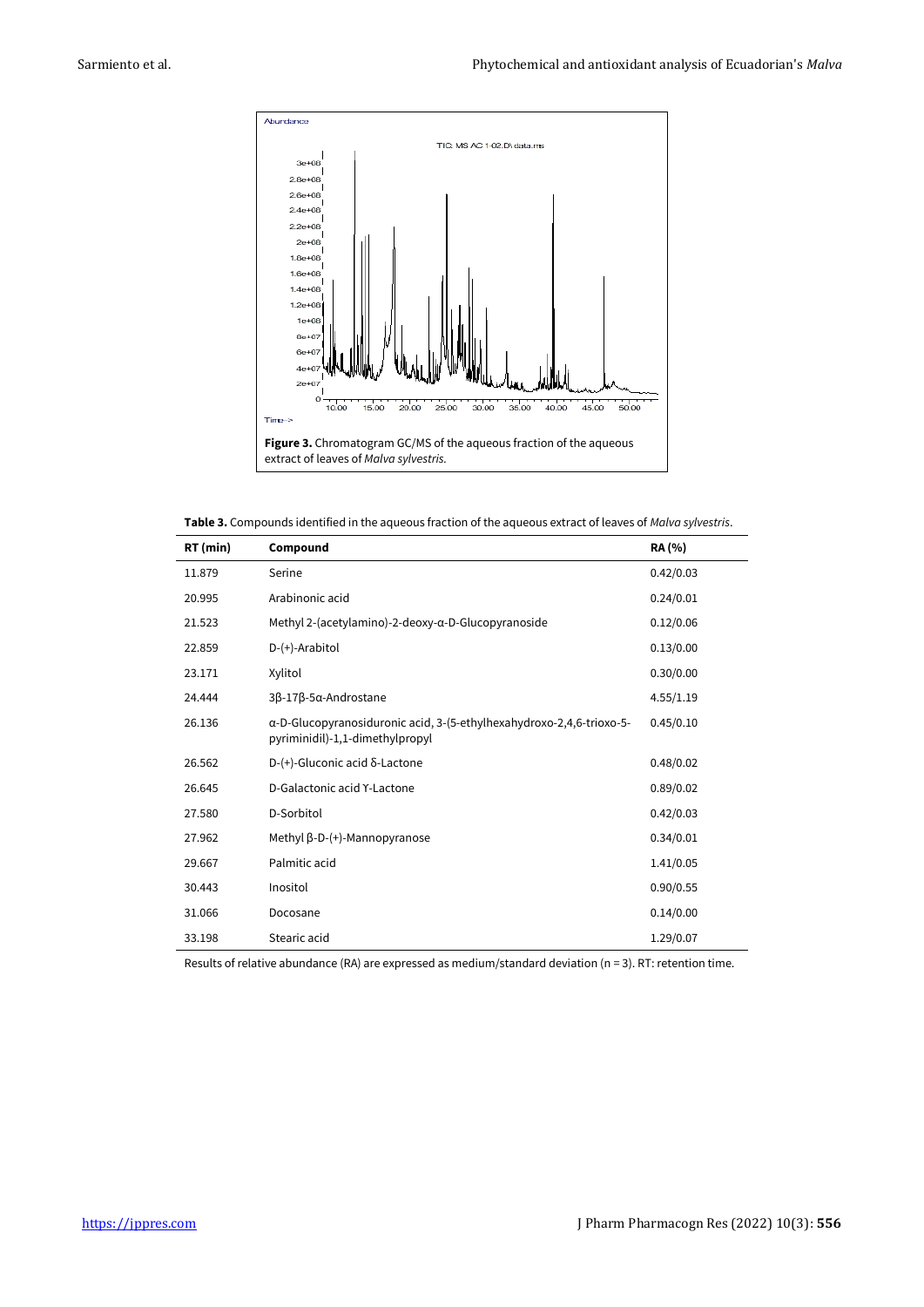

**Table 4.** Compounds identified in the butanolic fraction of the aqueous extract of leaves of *Malva sylvestris*.

| RT (min) | Compound                                         | RA (%)    |
|----------|--------------------------------------------------|-----------|
| 11.58    | Benzoic acid                                     | 0.40/0.09 |
| 13.399   | Succinic acid                                    | 1.26/0.04 |
| 14.353   | 2-Butanedioic acid                               | 0.79/0.04 |
| 19.316   | DL-Phenylalanine                                 | 0.64/0.19 |
| 19.685   | 4-Hydroxyphenylethanol                           | 0.33/0.09 |
| 23.985   | Vanillic acid                                    | 0.45/0.02 |
| 24.515   | Cinnamic acid                                    | 0.41/0.03 |
| 24.755   | Azelaic acid                                     | 0.58/0.02 |
| 25.748   | Methyl-α-D-Glucofuranoside                       | 2.06/0.04 |
| 26.543   | D-Gluconic acid                                  | 0.43/0.08 |
| 26.664   | D-Psicose                                        | 0.77/0.22 |
| 26.721   | $\alpha$ -D-Mannopyranose                        | 1.02/0.02 |
| 26.823   | α-D-Galactoside                                  | 0.57/0.02 |
| 26.925   | β-D-Talapyranose                                 | 0.23/0.00 |
| 27.001   | D-Xylanopyranose                                 | 0.42/0.02 |
| 29.667   | Palmitic acid                                    | 2.87/0.05 |
| 30.456   | Isoferulic acid                                  | 0.63/0.03 |
| 33.249   | Octadecanoic acid                                | 2.75/0.06 |
| 36.468   | Uridine                                          | 0.41/0.02 |
| 37.028   | 4-Methylthio-N-phenyl-1,2-carbazoledicarboximide | 0.50/0.07 |
| 38.815   | Monopalmitin                                     | 1.80/0.06 |
| 39.553   | Sucrose                                          | 1.60/0.03 |
| 42.963   | Acubin                                           | 1.44/0.06 |

Results of relative abundance (RA) are expressed as medium/standard deviation (n = 3). RT: retention time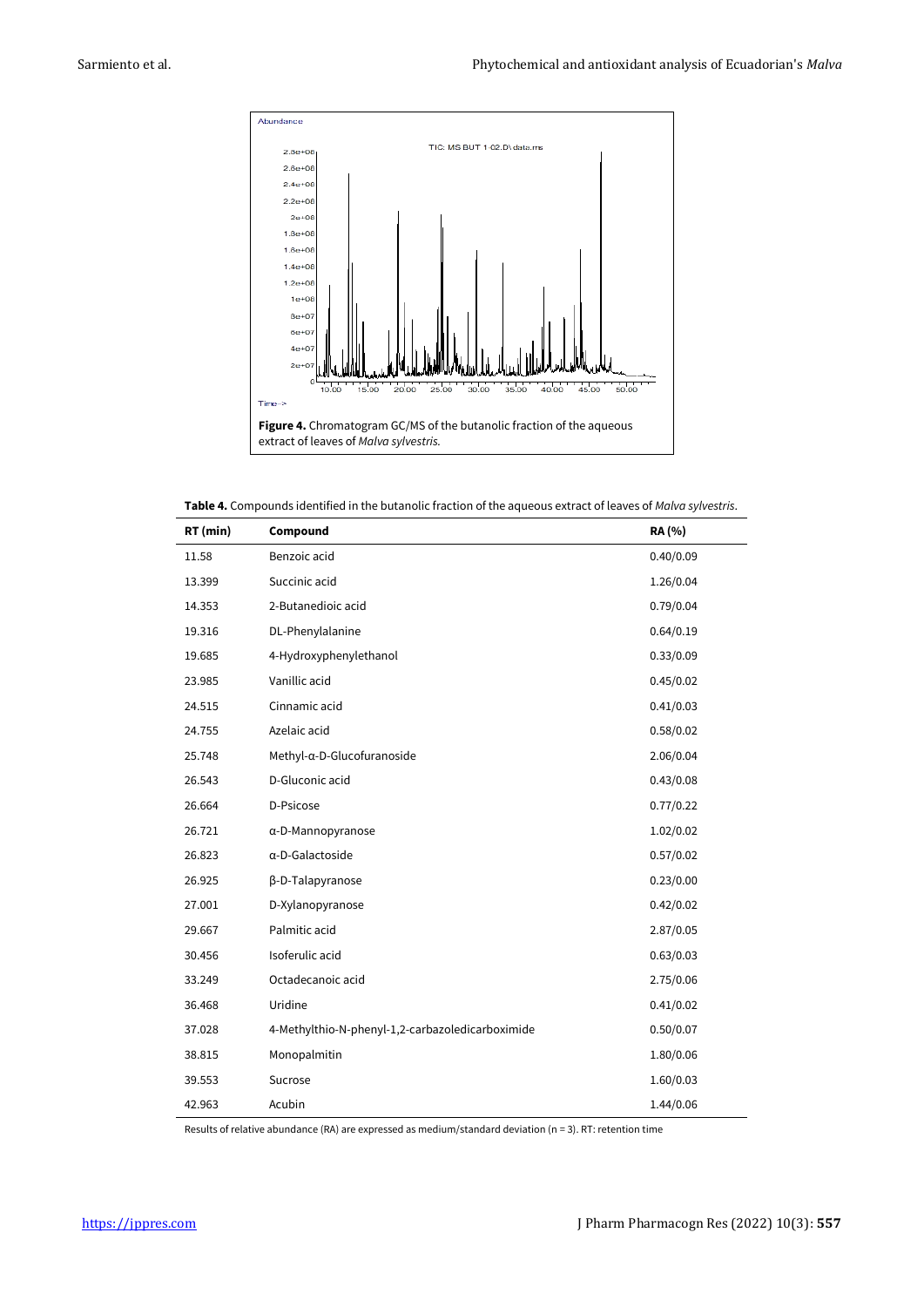#### *In vitro* **antioxidant capacity**

The radical scavenging capacity of aqueous extracts of *M. pseudolavatera* and *M. sylvestris* was measured using DPPH and ABTS assays. Vitamin C and Trolox were used as positive control. In both extracts, a proportional increase was observed between the antioxidant activity and the concentration of the extracts. The values of  $IC_{50}$  (concentration required to scavenge 50% of free radicals) for *M. sylvestris* were lower than *M. pseudolavatera* for both assays (Tables 5- 6).

The comparison between the extracts and control groups showed differences with respect to the assay. For example, in DPPH, both extracts showed higher values of  $IC_{50}$  than Trolox and vitamin C. However, *M. sylvestris* showed lower values of IC<sub>50</sub> than Trolox and higher than vitamin C. The ABTS assay is applicable to hydrophilic and lipophilic antioxidant systems; whereas DPPH assay is generally used for hydrophobic systems (Floegel et al., 2011), which can be explain the differences found in the results.

These results demonstrated that *M. sylvestris* has a higher radical scavenging capacity than *M. pseudolavatera* and Trolox, but lower than vitamin C.

On the other hand, the reducing capacity of the extract was determined by FRAP assay, using vitamin C and ferric sulphate like standards. The extracts showed a positive concentration-response effect, being the aqueous extract of *M. sylvestris* at 200 μg/mL the most active (Table 7).

**Table 5.** Effect of the aqueous extracts of *Malva sylvestris* and *Malva pseudolavatera* on DPPH radical scavenging capacity.

| Concentration | DPPH radical scavenging (%) |                         |                         |                         |  |  |
|---------------|-----------------------------|-------------------------|-------------------------|-------------------------|--|--|
| $(\mu g/mL)$  | Malva sylvestris            | Malva pseudolavatera    | Vitamin C               | Trolox                  |  |  |
| 25            | 37.38/0.68 <sup>a</sup>     | 35.63/0.52 <sup>b</sup> | $51.55/0.82^c$          | 53.20/0.75 <sup>d</sup> |  |  |
| 50            | 43.44/0.91 <sup>e</sup>     | 39.43/0.52 <sup>f</sup> | 56.45/0.56 <sup>g</sup> | 57.50/0.75 <sup>g</sup> |  |  |
| 100           | 58.50/0.52 <sup>h</sup>     | 55.05/0.45              | 64.51/0.85              | 61.06/1.14 <sup>k</sup> |  |  |
| 150           | 64.41/0.54                  | 59.90/1.13 <sup>m</sup> | 82.88/0.60 <sup>n</sup> | 75.02/0.76°             |  |  |
| 200           | 74.52/0.52 <sup>p</sup>     | 69.91/0.38 <sup>q</sup> | 85.03/0.67              | 82.98/0.22 <sup>s</sup> |  |  |
| $IC_{50}$     | 78.14                       | 95.04                   | 17.97                   | 12.55                   |  |  |

The results are expressed as medium/standard deviation. Different letters indicate significative differences (p<0.05) by One Way ANOVA followed by Turkey tests.

| Table 6. Effect of the aqueous extracts of Malva sylvestris and Malva pseudolavatera on ABTS radical scavenging capacity. |  |  |
|---------------------------------------------------------------------------------------------------------------------------|--|--|
|                                                                                                                           |  |  |

| Concentration | ABTS radical scavenging (%) |                         |                         |                         |  |  |
|---------------|-----------------------------|-------------------------|-------------------------|-------------------------|--|--|
| $(\mu g/mL)$  | Malva sylvestris            | Malva pseudolavatera    | Vitamin C               | <b>Trolox</b>           |  |  |
| 100           | 44.86/0.58 <sup>a</sup>     | 41.83/0.44 <sup>b</sup> | $46.52/0.73^c$          | 39.87/1.94 <sup>d</sup> |  |  |
| 200           | 53.85/0.60 <sup>e</sup>     | 52.09/0.89 <sup>f</sup> | 58.94/0.59 <sup>g</sup> | 53.90/0.89 <sup>e</sup> |  |  |
| 300           | 61.04/0.66 <sup>h</sup>     | 58.11/0.59 <sup>i</sup> | 81.86/0.69              | 62.06/0.56 <sup>h</sup> |  |  |
| 400           | $68.91/0.53^{k}$            | 66.46/0.85              | 88.99/1.02 <sup>m</sup> | 83.52/1.56 <sup>n</sup> |  |  |
| 500           | 83.27/0.67°                 | 78.88/0.81 <sup>P</sup> | 91.98/0.80 <sup>q</sup> | 88.70/0.27              |  |  |
| $IC_{50}$     | 166.79                      | 193.97                  | 105.33                  | 188.16                  |  |  |

The results are expressed as medium/standard deviation. Different letters indicate significative differences (p<0.05) by One Way ANOVA followed by Turkey tests.

**Table 7.** Effect of the aqueous extracts of *Malva sylvestris* and *Malva pseudolavatera* on ferric reduction power antioxidant activity.

| Concentration<br>$(\mu g/mL)$ | µM equivalents of ascorbic acid |                           | µM equivalents of FeSO <sub>4</sub> |                           |  |
|-------------------------------|---------------------------------|---------------------------|-------------------------------------|---------------------------|--|
|                               | Malva sylvestris                | Malva pseudolavatera      | Malva sylvestris                    | Malva pseudolavatera      |  |
| 25                            | 149.67/3.32 <sup>a</sup>        | 142.43/2.17 <sup>b</sup>  | $108.80/3.11^a$                     | 102.00/2.04 <sup>b</sup>  |  |
| 50                            | 188.08/8.69 <sup>c</sup>        | 169.28/5.46 <sup>d</sup>  | 144.85/8.16 <sup>c</sup>            | 123.76/8.2 <sup>d</sup>   |  |
| 100                           | 251.12/12.10 <sup>e</sup>       | 231.56/14.25 <sup>f</sup> | 204.03/11.36 <sup>e</sup>           | 185.66/13.38 <sup>f</sup> |  |
| 150                           | 406.20/13.10 <sup>g</sup>       | 376.49/15.26h             | 349.61/12.30 <sup>g</sup>           | 321.72/14.33h             |  |
| 200                           | 502.57/10.27 <sup>i</sup>       | 468.51/9.95               | 440.09/9.64                         | 408.11/9.35               |  |

The results are expressed as medium/standard deviation. Different letters indicate significative differences (p<0.05) by t-students test.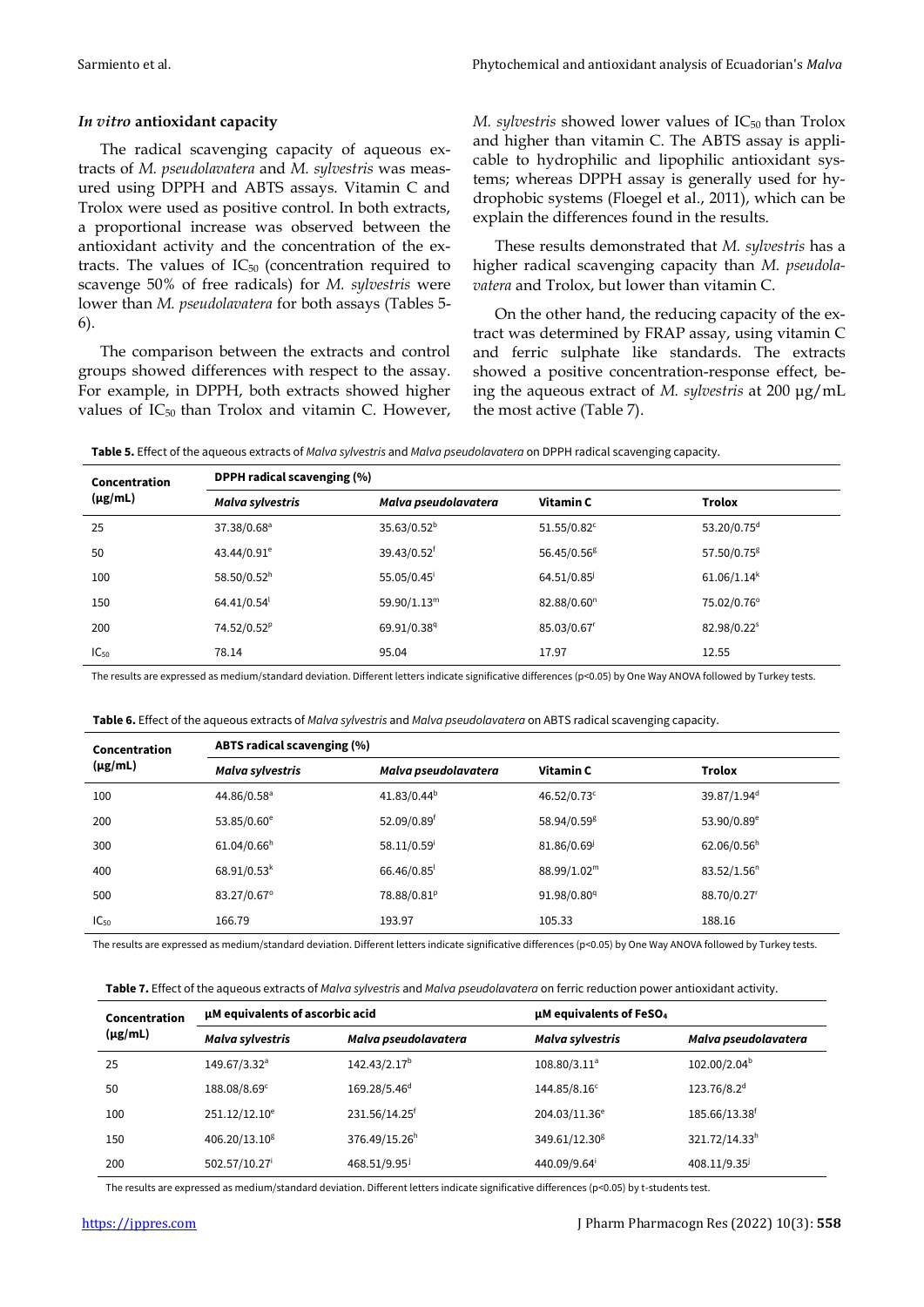# **DISCUSSION**

Medicinal plants are composed of a wide variety of chemical compounds related to external factors such as environmental conditions and age of the plant (Li et al., 2020; Taylor et al., 2001). Therefore, current drug discovery strategies and modern medicine discard the use of whole plant extracts and are driven by single compound-based medicine. However, the use of extracts like active pharmaceutical ingredients produces a better therapeutic result than individual compounds due to the synergistic effect between the metabolites (Thomford et al., 2018). In this context, phytochemical and biological studies led to identify chemical markers in the extracts are necessary in order to guarantee their quality, efficacy and safety (Rivera-Mondragón et al., 2017).

In the present research, the phytochemical composition and antioxidant activity of the aqueous extracts of *M. sylvestris* and *M. psuedolavatera* were compared. Chemically, both extracts showed presence of fatty acids, polysaccharides and phenolic acids. However, in *M. sylvestris* was observed a wide variety of polyols like xylitol, sorbitol and arabitol, which were not present in *M. pseudolavatera.*

The presence of polysaccharides and phenolic acids in plants has been associated with anticancer, immunomodulatory, antiviral, antibacterial, antioxidant, hypoglycemic and anti-hypercholesterolemic activities (Bandara et al., 2019; Rashmi and Negi, 2020). These compounds can be responsible of the antioxidant activity demonstrated for both extracts by FRAP, DPPH and ABTS assays (Floegel et al., 2011).

In the experimental conditions, *M. sylvestris* showed higher antioxidant effect than *M. pseudolavatera*. In a previous study, the addition of polyols in the extraction solvent increased the antioxidant activity of *Camellia oleifera* (Tsai and Lin, 2019). On the other hand, the presence of flavonoids and phenol compounds have been reported previously in both species. In fact, the content of phenolic compounds and flavonoids in the hydroalcoholic extract of *M. sylvestris* was higher than *M. pseudolavatera* (Sarmiento et al., 2020b). Therefore, the presence of polyols in *M. sylvestris* and its higher content of flavonoids and phenolic compounds can be related to the differences found in the antioxidant activity between the species.

In total, 41 compounds were identified in *M. pseudolavatera*, of which, only palmitic and octadecanoic acid were reported previously (Sarmiento et al., 2020b), the other compounds are reported by first time for this specie. The antioxidant activity of this plant was reported previously in DPPH, ABTS and FRAP assays for the hydroalcoholic extract using the same concentrations (Sarmiento et al., 2020c), but the present research is the first report for the aqueous extract obtained in similar conditions to ethnomedical usage. The aqueous extract showed lower antioxidant activity than hydroalcoholic extracts for the three assays evaluated.

The present research increased the scientific knowledge of *M. pseudolavatera*, a mallow species more commercialized in the Ecuadorian markers. However, M. *sylvestris* showed higher IC<sub>50</sub> values than *M. pseudolavatera* in the antioxidant assays evaluated.

# **CONCLUSION**

Aqueous extracts of the leaves of *Malva sylvestris* and *Malva pseudolavatera* showed free radical scavenging and ferric reducing power capacities *in vitro* assays, associated with the presence of phenolic acids, polysaccharides and flavonoids in the extracts. *Malva sylvestris* showed a highest antioxidant activity possibly related with the presence of polyols in this specie.

# **CONFLICT OF INTEREST**

The authors declare no conflicts of interest.

### **ACKNOWLEDGMENTS**

This research did not receive any specific grant from funding agencies in the public, commercial, or not-for-profit sectors.

### **REFERENCES**

- Acosta ME, Ladio AH, Vignale ND (2017) Plantas medicinales comercializadas en la ciudad de San Salvador de Jujuy (Argentina) y su calidad botánica. Bol Latinoam Caribe Plantas Med y Aromát 16(1): 34- 52.
- Azab A (2017) *Malva*: Food, medicine and chemistry. Eur Chem Bull 6(7): 295-320.
- Bandara AR, Rapior S, Mortimer PE, Kakumyan P, Hyde KD, Xu J (2019) A review of the polysaccharide, protein and selected nutrient content of *Auricularia*, and their potential pharmacological value. Mycosphere J 10(1): 579-607.
- Benzie IF, Strain JJ (1996) The ferric reducing ability of plasma (FRAP) as a measure of "antioxidant power": the FRAP assay. Anal Biochem 239(1): 70-76.
- Bernardini S, Tiezzi A, Laghezza V, Ovidi E (2018) Natural products for human health: an historical overview of the drug discovery approaches. Nat Prod Res 32(16): 1926-1950.
- Brand-Williams W, Cuvelier ME, Berset C (1995) Use of a free radical method to evaluate antioxidant activity. LWT-Food Sci Technol 28(1): 25-30.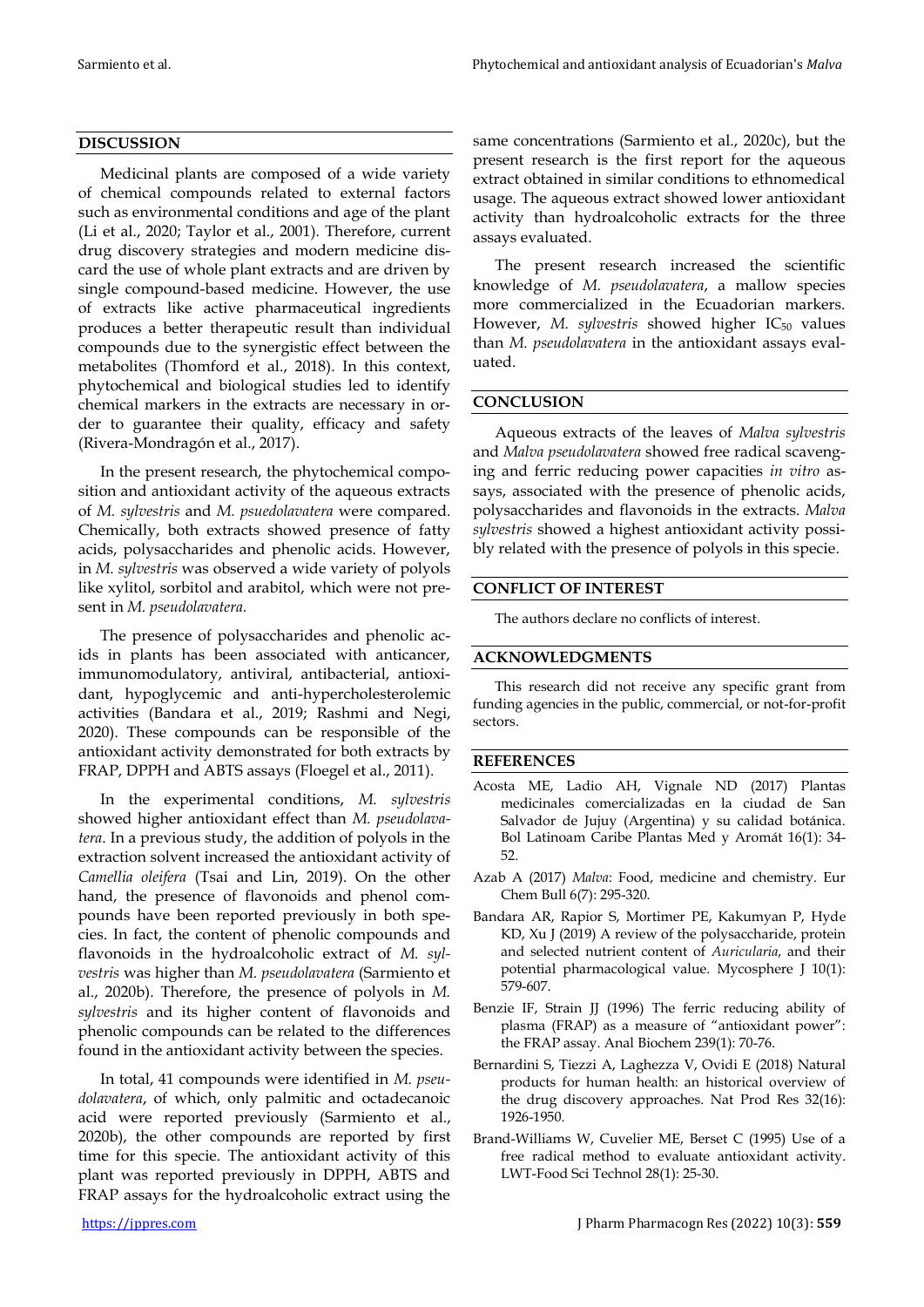- Bussmann RW, Sharon D (2016) Plantas medicinales de los Andes y la Amazonía-La flora mágica y medicinal del Norte del Perú. Centro William L. Brown – Jardin Botánico de Missouri. Perú: GRAFICART SRL., pp. 292.
- Floegel A, Kim DO, Chung SJ, Koo SI, Chun OK (2011) Comparison of ABTS/DPPH assays to measure antioxidant capacity in antioxidant-rich US foods. J Food Compos Anal 24: 1043-1048.
- Kedare SB, Singh RP (2011) Genesis and development of DPPH method of antioxidant assay. J Food Sci Technol 48(4): 412-422.
- Li Y, Kong D, Fu Y, Sussman MR, Wu H (2020) The effect of developmental and environmental factors on secondary metabolites in medicinal plants. Plant Physiol Biochem 148: 80-89.
- Miranda M, Cuéllar A (2000) Manual de prácticas de laboratorio. Farmacognosia y productos naturales. La Habana: Ciencia y Técnica.
- Miranda M, Sarmiento GM, Chóez IA, Guitiérrez YI, Delgado R, Carrilo G (2020) Pharmacognostic, chemical and mucolytic activity study of *Malva pseudolavatera* Webb & Berthel. and *Malva sylvestris* L. (Malvaceae) leaf extracts, grown in Ecuador. Biodiversitas 21(10): 4755-4763.
- Paloschi de Oliveira L, Bovini MG, da Costa Bortoluzzi RL, Boff MIC, Boff P (2019) Species of *Malva* L. (Malvaceae) cultivated in the western of Santa Catarina state and conformity with species marketed as medicinal plants in southern Brazil. J Agric Sci 11: 171-180.
- Patra JK, Shukla AC, Das G (Eds.) (2020) Advances in Pharmaceutical Biotechnology: Recent Progress and Future Applications. doi:10.1007/978-981-15-2195-9.
- Rashmi HB, Negi PS (2020) Phenolic acids from vegetables: A review on processing stability and health benefits. Food Res Int 136: 109298.
- Re R, Pellegrini N, Proteggente A, Pannala A, Yang M, Rice-Evans C (1999) Antioxidant activity applying an improved ABTS radical cation decolorization assay. Free Radic Biol Med 26(9-10): 1231-1237.
- Rivera-Mondragón A, Ortíz OO, Bijttebier S, Vlietinck A, Apers S, Pieters L, Caballero-George C (2017) Selection of chemical markers for the quality control of medicinal

plants of the genus Cecropia. Pharm Biol 55(1): 1500- 1512.

- Sarmiento GM, Miranda M, Chóez IA, Gutiérrez YI, Delgado R, Carrillo G (2020b) Pharmacognostic, chemical and mucolytic activity study of *Malva pseudolavatera* Webb & Berthel. and *Malva sylvestris* L. (Malvaceae) leaf extracts, grown in Ecuador. Biodiversitas 21(10): 4755-4763.
- Sarmiento GM, Miranda M, Gutiérrez YI, Delgado R (2020c) Chemical study, antioxidant capacity, and hypoglycemic activity of *Malva pseudolavatera* Webb & Berthel and *Malva sylvestris* L. (Malvaceae), grown in Ecuador. Trop J Nat Prod Res 4(12): 1064-1071.
- Sarmiento GM, Santos E, Miranda M, Pacheco R, Scull R, Gutiérrez Y, Delgado R (2020a) Molecular barcode and morphology analysis of *Malva pseudolavatera* Webb & Berthel and *Malva sylvestris* L. from Ecuador. Biodiversitas 21(8): 3554-3561.
- Sharifi‐Rad J, Melgar‐Lalanne G, Hernández‐Álvarez AJ, Taheri Y, Shaheen S, Kregiel D, Martins N. (2020) *Malva* species: Insights on its chemical composition towards pharmacological applications. Phytother Res 34(3): 546- 567.
- Taylor JLS, Rabe T, McGaw LJ, Jäger AK, Van Staden J (2001) Towards the scientific validation of traditional medicinal plants. Plant Growth Regul 34(1): 23-37.
- Thomford NE, Senthebane DA, Rowe A, Munro D, Seele P, Maroyi A, Dzobo K (2018) Natural products for drug discovery in the 21st century: innovations for novel drug discovery. Int J Mol Sci 19(6): 1578-1583.
- Tinitana F, Rios M, Romero-Benavides JC, de la Cruz Rot M, Pardo-de-Santayana M (2016) Medicinal plants sold at traditional markets in southern Ecuador. J Ethnobiol Ethnomed 12: 29.
- Tsai CE, Lin LH (2019) DPPH scavenging capacity of extracts from *Camellia* seed dregs using polyol compounds as solvents. Heliyon 5(8): e02315.
- Villanueva-Solis I, Arreguín-Sánchez ML, Quiroz-García DL, Fernández-Nava R (2020) Medicinal plants sold in the 8 july market and a traditional market, both located in the center of Actopan, Hidalgo, Mexico. Polibotánica 50: 209-243.

**AUTHOR CONTRIBUTION:**

| AU HIUN CUNTNIDU HUN.              |                     |              |                           |                           |                     |                     |                           |
|------------------------------------|---------------------|--------------|---------------------------|---------------------------|---------------------|---------------------|---------------------------|
| Contribution                       | Sarmiento GM        | Gutiérrez YI | Delgado R                 | Burbano ZC                | Soledispa PA        | Jaramillo ND        | Vargas LA                 |
| Concepts or ideas                  | $\boldsymbol{\chi}$ | $\mathbf x$  | $\boldsymbol{\chi}$       | $\boldsymbol{\chi}$       | $\boldsymbol{\chi}$ |                     |                           |
| Design                             | $\mathsf x$         |              | $\boldsymbol{\mathsf{x}}$ |                           |                     |                     |                           |
| Definition of intellectual content | $\boldsymbol{\chi}$ | $\mathbf x$  |                           | $\boldsymbol{\mathsf{x}}$ | $\mathbf x$         |                     |                           |
| Literature search                  | $\boldsymbol{\chi}$ | $\mathbf x$  | $\boldsymbol{\chi}$       | $\mathsf x$               | $\mathsf x$         | $\mathsf X$         | $\boldsymbol{\mathsf{x}}$ |
| Experimental studies               | $\boldsymbol{\chi}$ | $\mathbf x$  |                           | x                         | $\mathbf x$         |                     |                           |
| Data acquisition                   | $\boldsymbol{\chi}$ | x            |                           | $\boldsymbol{\mathsf{x}}$ | $\mathsf x$         |                     |                           |
| Data analysis                      | $\boldsymbol{\chi}$ |              |                           |                           |                     |                     |                           |
| Statistical analysis               | $\boldsymbol{\chi}$ |              |                           |                           |                     | x                   | $\boldsymbol{\mathsf{x}}$ |
| Manuscript preparation             | $\boldsymbol{\chi}$ | $\mathbf x$  | $\boldsymbol{\chi}$       | $\mathsf x$               | x                   | $\boldsymbol{\chi}$ | $\boldsymbol{\chi}$       |
| Manuscript editing                 | $\boldsymbol{\chi}$ |              | x                         |                           |                     | $\mathbf x$         | $\mathbf x$               |
| Manuscript review                  | x                   | $\mathbf x$  | $\boldsymbol{\chi}$       | $\mathbf x$               | $\mathbf x$         | x                   | $\boldsymbol{\chi}$       |

\_\_\_\_\_\_\_\_\_\_\_\_\_\_\_\_\_\_\_\_\_\_\_\_\_\_\_\_\_\_\_\_\_\_\_\_\_\_\_\_\_\_\_\_\_\_\_\_\_\_\_\_\_\_\_\_\_\_\_\_\_\_\_\_\_\_\_\_\_\_\_\_\_\_\_\_\_\_\_\_\_\_\_\_\_\_\_\_\_\_\_\_\_\_\_\_\_\_\_\_\_\_\_\_\_